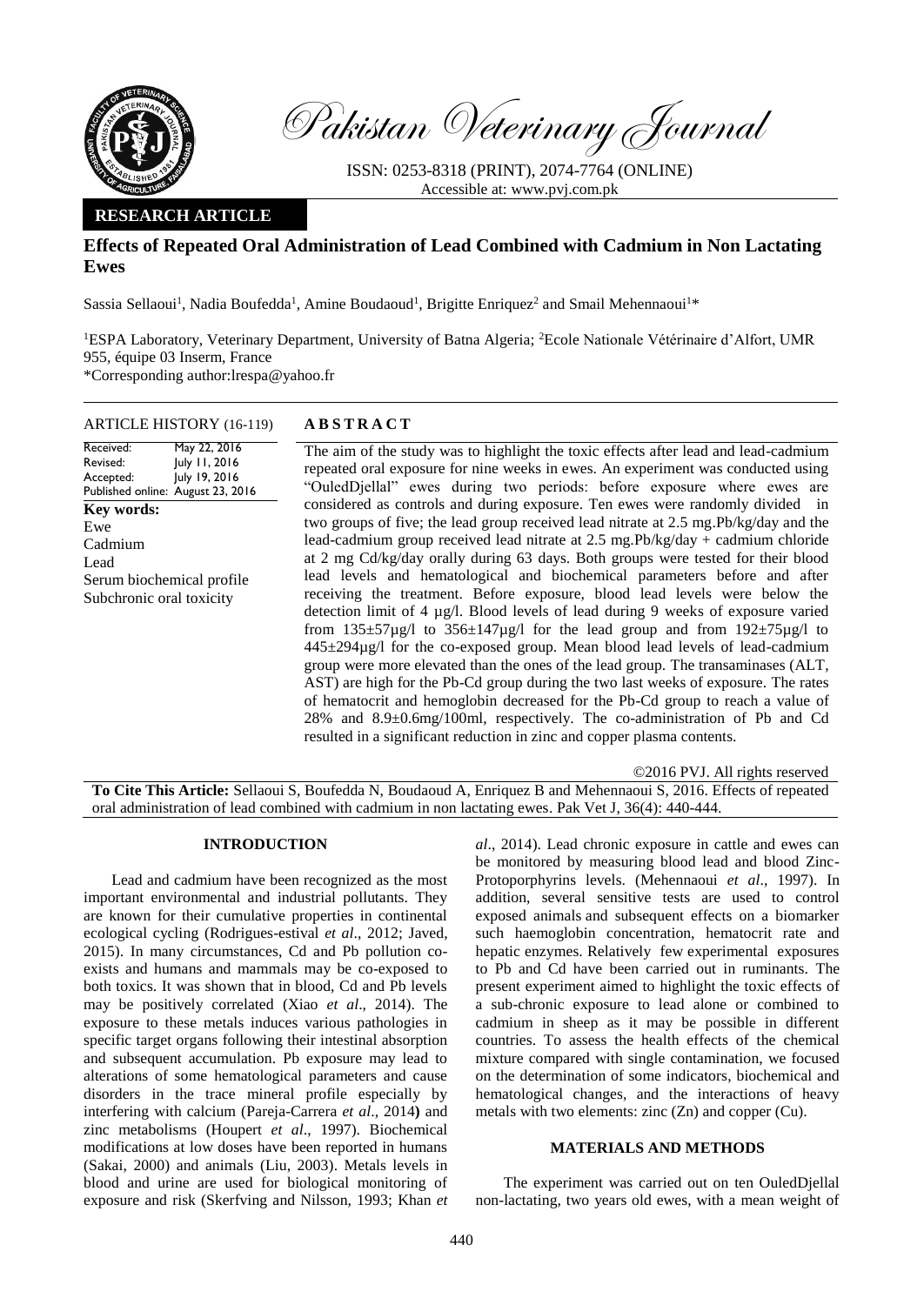40kg. The animals were housed in collective pens, under similar conditions at the sheepfold of the Veterinary Department (University of Batna 1, Route de Biskra, 05 Batna, Algeria). The animals were randomly separated into two distinct groups of five: group 1 (Pb): received Pb; the group 2(Pb+Cd) received Pb and Cd. The study was conducted in two periods; during the period1, for four weeks, the ewes were kept without contamination. The animals during this period acted as the control group for the entire study. In the nine weeks following exposure period, each of the five ewes in group 1 was given a daily single dose of 2.5mg of Pb/kg (as lead nitrate). The ewes in group 2 received a daily single dose of Pb and Cd mixture (as lead nitrate and cadmium chloride), bringing 2.5mg of Pb/kg and 2mg of Cd /kg. Lead and Cadmium oral administration was carried out every morning; metallic salts were enclosed in gelatin capsules and placed on the base of the tongue. The capsules were immediately swallowed. The administration of the capsules was carried without constraints according to animal welfare (Comité Consultatif d'Ethique, Centre de Recherche en Biotechnologie, Constantine). Lead, cadmium, zinc, copper, and calcium levels were determined in hay and granulated feed.

**Sampling:** Blood samples were collected (4 ml) from the jugular vein into vacutainer tubes guaranteed free of any trace of heavy metals. Sampling was performed before exposure on days 0, 7, 14, 21, and during exposure on days 28, 35, 42, 49, 56, 63, 70, 77, and 84. Blood collection was carried in a similar way during both, pretreatment and treatment periods and in the Pb and Pb-Cd groups. Four blood samples for each ewe were collected in heparinized tubes, EDTA tubes, citrate tubes and tubes without anticoagulant respectively for the Pb blood, hematology, biochemical parameters, and total proteins analysis.

**Elemental analysis:** The feed samples were mineralized at 450°C. The white ashes were dissolved in diluted nitric acid (5N). Lead and Cadmium concentrations were estimated by the flameless atomic absorption spectrometry (GF- AAS) and Calcium, Zinc and Copper were measured by flame atomic absorption spectrometry (Perkin Elmer Analyst 100).

**Blood lead:** The samples were diluted 1:10 in 0.05N ultrapur nitric acid in presence of Triton X at 0.5%. Analyses were performed using of atomic absorption spectrometer (PerkinElmer Analyst100). The lead levels were measured by graphite furnace with deuterium background correction in pyrolytic heated graphite tube, according to the technique described by Mehennaoui *et al*. (1997). The limit of detection was estimated to be 4  $\mu$ g /l and the limit of quantification  $12 \mu g/l$ . Calibration standards were prepared from non-exposed sheep blood.

**Zinc and copper in plasma:** Flame atomic absorption spectrometry (PerkinElmer Analyst, 100) was used for performing zinc and copper analysis in plasma. The determination was on 1 ml sample diluted 1:5 according to the technique described by Mehennaoui *et al*. (1997).

**Hematology:** Hemoglobin (Hb) and Hematocrit (Hct) were measured. The automated method (Blood Cell Analyzer, Beckman coulter) for the determination of Hb concentrations was used. The Hct values (%) were recorded using a capillary tube reader after centrifugation.

**Biochemical parameters:** Total serum protein, alanine aminotransferase (ALT), aspartate aminotransferase (AST) and serum creatinin levels were measured by using Beckman Automatic biochemistry analyzer.

**Statistical analysis:** Two-way analysis of variance (MedCalc v12.7.1.0 software) was used to discriminate differences over the time (time effect) and between the two groups (treatment effect). When ANOVA was significant, Bonferroni test was used for mean comparaison, significance was assessed at P<0.05.

# **RESULTS**

Diet mineral composition and total mineral intake are shown in Table 1. Pb and Cd contents of the diet were below the detection limits. Cu and Zn concentrations in hay were 4.7 and 19mg/kg, respectively. The granulated feed values (barley and maize) were 6.7 and 4mg/kg for Cu and 23 and 27mg/kg for Zn, respectively. Ca values in hay and granulated feed were high.

Before exposure, mean blood lead was below the detection limit in both groups. During the exposure period, the means blood concentration–time profile of Pb, after oral administration of 2.5mg/kg Pb for nine weeks were as shown in Fig. 1 for Pb and Pb+Cd groups. Pb blood concentrations increased during the first weeks to reach in (Pb) group a value of  $305\pm92\mu g/l$  in the 63 day whereas the values in (Pb+Cd) group varied from the lowest mean value  $184 \pm 141 \mu$ g/l at 70 day to the highest level of 445±293µg /l at 63day. Because ewes had very different Pb blood concentrations within the same group, the group mean lead levels was not sigificantly different among the goups  $(P>0.05)$ .

The mean values for Zn and Cu in controls plasma were 80±17µg/100ml and 85±23µg/100ml respectively (Fig. 2 and 3). Over the first four weeks, after treatment, Zn plasma values ranged from 79 to 96 µg/100ml in (Pb) group and 86 to 100µg/100ml in (Pb+Cd) group (Fig. 2). During exposure, the mean values were significantly decreased (P˂0.001), in the two groups. The patterns of variations in plasma Cu levels (Fig. 3) were similar to those for plasma Zn levels. Significant (P˂0.01) decrease of plasma Cu levels was observed in the two groups in the 9<sup>th</sup> week of exposure. ANOVA did not reveal a significant difference between the two treated groups in plasma zinc concentration whereas for plasma Cu there was a significant effect of treatement (P<0.01) (Fig. 3).

Mean values of hemoglobin and hematocrit before exposure were within the physiological values (Table 2). In the (Pb) group a low decrease of Hb values was observed, but no significant change compared to controls (P>0.05). However a significant decrease was observed in (Pb+Cd) group on day  $84$  (P<0.01) (Table 2).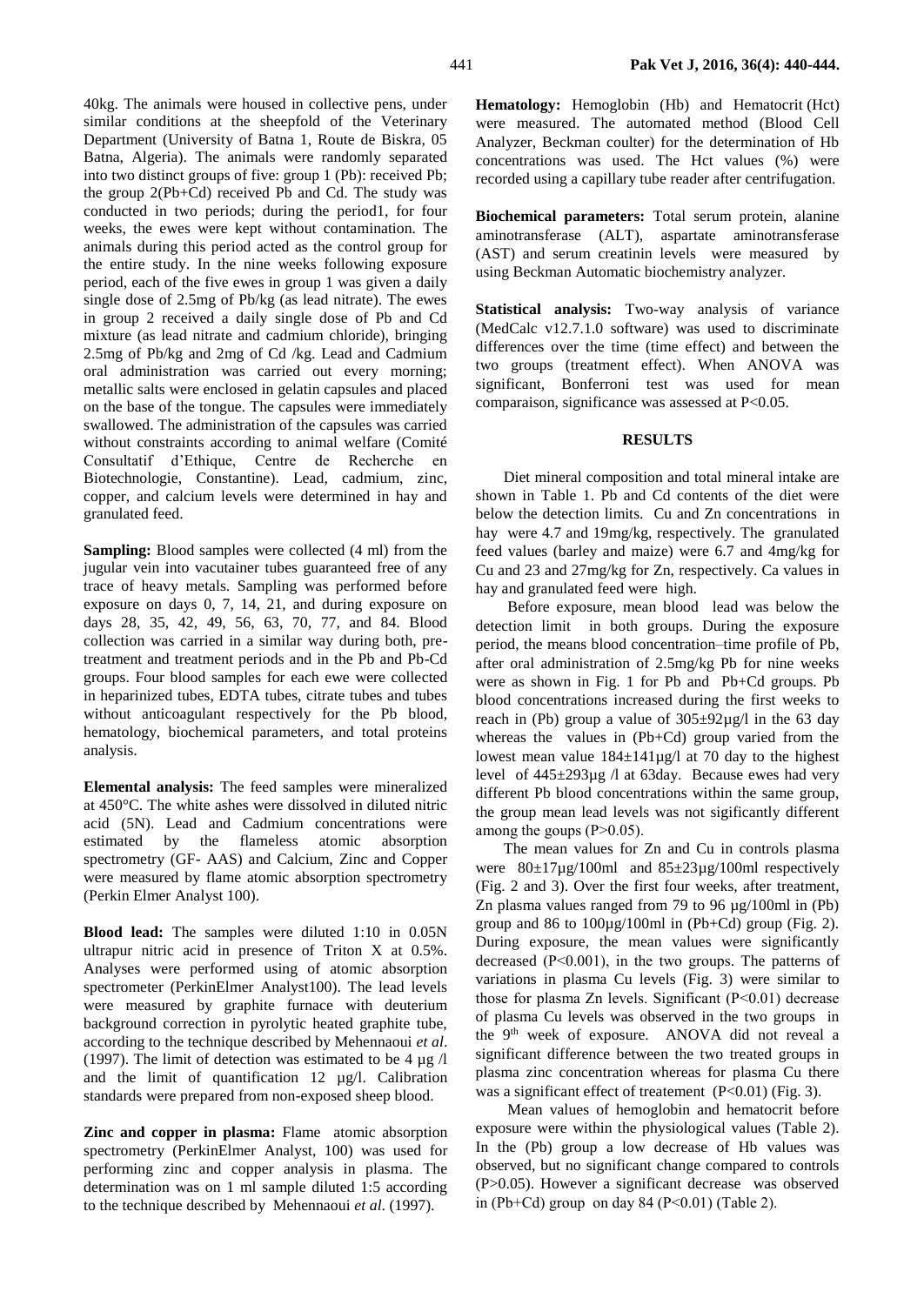

**Fig. 1:** Blood lead concentration (mean±SD) before and during exposure in the two groups.



**Fig. 2:** Plasma Zinc concentrations (mean±SD) before and during exposure in the two groups.



**Fig. 3:** Plasma Copper concentrations (mean±SD) before and during exposure in the two groups

|  | <b>Table I:</b> Mineral composition of the foodstuffs |  |
|--|-------------------------------------------------------|--|
|  |                                                       |  |

|                                             | Hay                                                                                                      | Maize                                                                          | <b>Barely</b>                                        | Bran                       | Total intake/day |
|---------------------------------------------|----------------------------------------------------------------------------------------------------------|--------------------------------------------------------------------------------|------------------------------------------------------|----------------------------|------------------|
| Copper(mg/kg)                               | 4.7                                                                                                      |                                                                                | 6.7                                                  | 2.6                        | 7.4 mg           |
| Zinc(mg/kg)                                 | 19                                                                                                       | 27                                                                             | 23                                                   | 51                         | 39.2 mg          |
| Calcium(g/kg)                               | 26                                                                                                       | 3.8                                                                            | 3.5                                                  | 6                          | 29g              |
| $C$ admium $(\mu$ g/kg)                     | <dl< td=""><td><dl< td=""><td><dl< td=""><td><dl< td=""><td></td></dl<></td></dl<></td></dl<></td></dl<> | <dl< td=""><td><dl< td=""><td><dl< td=""><td></td></dl<></td></dl<></td></dl<> | <dl< td=""><td><dl< td=""><td></td></dl<></td></dl<> | <dl< td=""><td></td></dl<> |                  |
| Lead $(\mu g/kg)$                           | <dl< td=""><td><di< td=""><td><di< td=""><td><dl< td=""><td></td></dl<></td></di<></td></di<></td></dl<> | <di< td=""><td><di< td=""><td><dl< td=""><td></td></dl<></td></di<></td></di<> | <di< td=""><td><dl< td=""><td></td></dl<></td></di<> | <dl< td=""><td></td></dl<> |                  |
| $\mathsf{DI} \cdot \mathsf{Location}$ limit |                                                                                                          |                                                                                |                                                      |                            |                  |

DL: Detection limit.

Mean values of Hct in (Pb) group varied from 32.2 $\pm$ 3.4% before exposure to 28.8 $\pm$ 1.3% in the 9<sup>th</sup> week; the decrease was significant (P˂0.01). The Hct levels in (Pb+Cd) group were lower than those in the (Pb) group. The mean value in co-exposed ewes was  $35\pm3.3$ % at the start of treatment (Table 2). We observed a decrease of hematocrit levels to reach the value of 27.3±1.5% at the end of the exposure. ANOVA revealed a significant effect of time and treatment for Hb and Hct (P<0.001). Bonferroni test revealed a significant Htc decrease in (Pb+Cd) group on day 84 (P˂0.001) (Table 2).

Before exposure the values of serum protein, ALT, AST and CRE corresponded to the normal physiological range (Table 2). In the Pb group, ALT and AST values ranged from  $16.6\pm5.1$  to  $34\pm1.6$ UI/l and from  $57.8\pm4$  to 90.4±7.1UI/l, respectively (Table 2). The increase of ALT level was significant (P<0.01).The Pb-Cd co-exposure caused an intense increase of liver enzymes. ALT levels were 16.7±3.2UI/l before exposure and 37.7±1.5UI/l at the end of exposure. AST levels ranged from 79±25.8 to 188±103UI/l. There was a significant difference between the two groups for AST and ALT levels (P<0.001) (Table 2). The evolution of ALT values were changed and a significant increase was observed  $(P<0.01)$  during the period of exposure. AST levels reached a mean level of 188±114 UI  $\Lambda$  with great variation in the co-exposed group in  $8<sup>th</sup>$  week.

Serum creatinin and protein levels in Pb group corresponded to physiological values.We observed a significant increase of serum creatinin levels for the two groups $(P<0.05)$  mainly during the last week of exposure (Table 2). Total proteins ranged from  $71.3 \pm 1.3$  to 70.6 $\pm$ 3.6 g/l in Pb group, and from 71.3 $\pm$ 2.5 to 68.3 $\pm$ 5.9 g/l in co-exposed group (Table 2).

# **DISCUSSION**

We have designed our experimental conditions in order to simulate a repeated low feed exposure to provide detectable Pb blood concentrations and avoid a clinical intoxication : animals received daily low metallic salts doses orally to reproduce a diet exposure. The dosage of 2.5mgPb/kg body weight corresponds to contaminated ruminants forage of 50 mgPb /kg, dose for a daily consumption of 2 kg of forage in sheep.

Lead poisoning is one of the most frequently reported causes of poisoning in livestock at pasture (Pareja-Carrera *et al*., 2014). Ewes were selected as the experimental animals, as a good model for ruminants; it allows us to perform the necessary blood samplings.

The diet composition revealed that the animal feeding was uncontaminated. Forage in uncontamined area contents of Pb and Cd were below 1 mg /kg of dry matter . Animal feed has not substantially contributed to any change in the exposure doses. Tolerate levels in animal feed is 0.5mg/kg for Cd and 30 mg/kg for Pb (Liu, 2003). Our results showed that blood Pb levels increased in both groups during treatment. These results are in agreement with repeated oral low dose exposure of trace metallic, singly or in combination (Mehennaoui *et al*., 1997). Gradual increase in blood Pb levels was recorded. In the (Pb+Cd) group, concentrations reached a greater level (445±293µg/l) than that in the (Pb) group  $(305\pm92 \text{ µg/l})$ . The levels indicative of clinical poisoning (˃350µg/l) (Rodrigues-estival *et al*., 2012) were observed in the (Pb) group in the  $9<sup>th</sup>$  week and in the (Pb+Cd) group in the  $4<sup>th</sup>$  week. Our results also showed that in the co-exposed group, Pb blood concentrations have exceeded the threshold base line (about 33% of all samples) while no external signs of apparent toxicity was observed in all corresponding ewes. Indeed, clinical signs are not always correleted to blood Pb concentrations (Waldner *et al*., 2002). Cattle and sheep tolerated up to 5 mg/kg body weight for at least a year without showing any clinical signs (Payne and Livesy, 2010). Lane *et al*. (2015) reported that some co-exposed cattle to Cd and Pb had a poor general condition.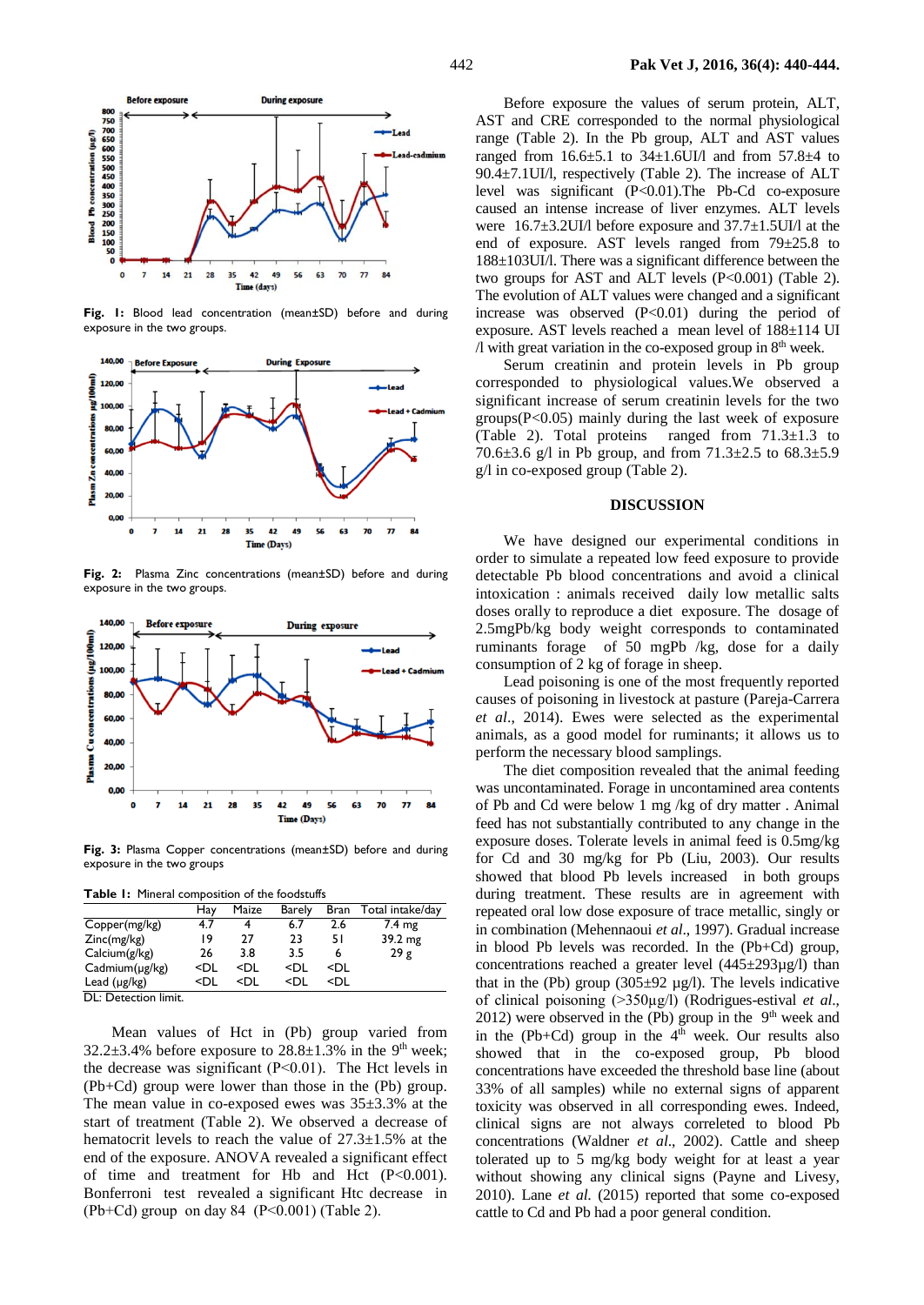|  |  | Table 2: Hematological and biochemical modifications before and during lead and cadmium repeated oral administration in ewes |  |  |
|--|--|------------------------------------------------------------------------------------------------------------------------------|--|--|
|--|--|------------------------------------------------------------------------------------------------------------------------------|--|--|

|                      |           | Before exposure |                | During exposure              | <b>ANOVA</b> |           |
|----------------------|-----------|-----------------|----------------|------------------------------|--------------|-----------|
| Parameters           | Groups    | Day 28          | Day 56         | Day 84                       | Treatment    | Time      |
|                      | PЬ        | 11±0.9          | $11.2 \pm 1.2$ | $9.3 \pm 0.6$                | ***          | ***       |
| Hb $(g/100ml)$       | Pb-Cd     | $11.2 \pm 0.9$  | $9.7 \pm 0.4$  | $8.9 \pm 0.6$                |              |           |
|                      | Pb        | $32.2 \pm 3.4$  | $34.2 \pm 3.2$ | $28.8 \pm 1.3$               | $***$        | $***$     |
| $Hct (\%)$           | Pb-Cd     | 35±3.3          | $29.8 \pm 1.5$ | $27.3 \pm 1.5$               |              |           |
|                      | Рb        | $16.6 \pm 5.1$  | $21.8 \pm 1.3$ | 34±1.6                       | $***$        | $***$     |
| ALT (UI/I)           | Pb-Cd     | $16.7 \pm 3.2$  | $27.8 \pm 1.9$ | $37.7 \pm 1.5$               |              |           |
|                      | <b>Pb</b> | $57.8 + 4$      | $78.8 + 8$     | $90.4 \pm 7.1$               | $***$        | <b>NS</b> |
| AST (UI/I)           | Pb-Cd     | 79±13           | 188±114        | $147\pm20$                   |              |           |
|                      | Pb        | 11±1.9          | $9.8 \pm 1.6$  | 13±1.6                       | <b>NS</b>    | $\ast$    |
| Creatinine (mg/l)    | Pb-Cd     | $12.2 \pm 0.8$  | 9±2.4          | $13.7 \pm 1.5$               |              |           |
|                      | Pb        | $71.3 \pm 1.3$  | $69.8 + 4.1$   | $70.6 \pm 3.6$               | $***$        | $\ast$    |
| Total Proteins (g/l) | Pb-Cd     | $71.3 \pm 2.5$  | $67.6 \pm 7.3$ | $68.3 \pm 5.9$<br>$\sqrt{2}$ |              |           |

In each group there was 5 animals. Hb=Hemoglobin; Hct=Hematocrit; ALT=Alanine aminoTransferase; AST=Aspartate aminotransferase; NS=Non Significant: P˃0.05; \*P<0.05; \*\*P<0.01; \*\*\*P<0.001.

It is known that the nature of metallic salts changes the metal level in blood. Nitrate as well as acetate had a good solubility which influence positively the bioavailability of Pb. Our results were not in agreement with those found by Mehennaoui *et al*. (1997); the mean concentrations reached 122±36µg/l in the Pb group during the plateau.Those authors used Pb as chloride and lactating ewes as animal model, knowing that the excretion of Pb in milk could influence negatively levels of Pb bood.

Previous studies showed that Pb blood level was significantly reduced with concomitant Cd exposure (Pb+Cd) (Mehennaoui *et al*., 1997; Batool *et al*., 2014). Toxicokinetic interactions were observed at high dose metal mixture exposures and the duration of exposure is critical in evaluating the interactions of metal mixtures particulary at low dose levels (Gensheng and Bruce, 2008), which could explain the elevated blood Pb levels detected in the co-exposed group. Additionally, dietary deficiency of essential trace elements without exogenous supplementation had a positive effect on Pb and Cd absorption, and therefore their toxicokinetics. Pb and Cd have long been known to alter the haematological system. From the  $8<sup>th</sup>$  week of exposure, the co-exposed group revealed a paleness of the mucous membranes which could correspond to anemia.The anemia induced by lead results primary from both inhibition of heme synthesis and reduction of erythrocyte survival. Shortened life span of red blood cells is thought to be due to increased mechanical fragility of cell membrane (Randa *et al*., 2012). As hematological effects we showed significant (P˂0.05) decrease of Hb concentration and Hct mainly in the (Pb+Cd) group in the last week. This report suggests that, the administration of combined treatments of Pb and Cd may be accountable for these hematological effects and in addition the heavy metal accumulation in kidney, spleen, and liver might suppress the activity of these hematopoietic tissues (Yuan *et al*., 2014**)** and lead indirectly to anemia. Co-exposure(Pb+Cd) induced significant elevations in serum transaminases (ALT, AST) levels at the three last weeks of exposure (Table 2). In the Pb group, in spite of the increase of enzyme serum levels, the values were still in the physiological ranges. The levels in the co-exposed group were higher than in the Pb group (P˂0.01). The increase in ALT and AST serum levels confirmed the damaging effects of metallic salts on liver cells. Our results are in agreement with other works, which showed that Pb and Cd caused increases of ALT and AST in exposed animals.This increment in enzyme activities is mainly due to the leakage of these enzymes from the liver cytosol into the blood stream. Similar findings of increased ALT and AST were reported by Mehana *et al*. (2012) who found that cell damage exhibited good correlation with the enzyme leakage. Experience also shows that total protein concentration higher than 65g/l is highly indicative of chronic inflammatory reaction when corporal index is low (Braun *et al*., 2010). No change attributable to the administration of Pb and Cd in serum total proteins, in spite of the increase, values still in the standard ranges.This fact suggests that low- metallic trace elements exposure for 9 weeks, singly or combined, had not an adverse effect that could change protein and free amino acids metabolism and their synthesis in liver.

It is well established that kidneys represent the major targets of Pb and Cd toxicity (Ferraro *et al*., 2010; Randa *et al*., 2012). The serum creatinin corresponded to the normal physiological range until the last week where a low increase was detected. Creatinin is known as a good indicator of renal function, i.e., rises in creatinin means an obvious damage to functional nephrons (Yuan *et al*., 2014) but not an early indicator of decreased kidney function (Braun *et al*., 2010).

Relationship between the status of Zn and Cu in blood and the exposure to Pb and Cd was examined**.**  Compared with the controls, Pb and Pb-Cd exposures resulted a significant decrease in plasma Zn and Cu levels following 5 weeks of exposure. It was also observed that increasing Pb blood concentration decreases Zn and Cu concentrations.The decrease was found higher for Cu level in the co-exposed group than that in Pb (Fig. 3). Several previous studies demonstrated that Pb and Cd can interact with essential trace element. These interaction can take place at different stages of absorption, distribution in the organism, and excretion of both essential elements and at the stage of Zn and Cu biological functions (Noël *et al*., 2004). Because they have the ability to compete with the divalent metal carriers of Zn and Fe, toxic heavy metals decrease the reabsorption of these essential oligo-metals (Barbier *et al*., 2005). Such competition could induce severe deficiency. Lin *et al*. (2011) reported exposure to Pb and Cd induced increase in urinary Zn and Cu excretion, which may be due to the impaired tubular capacity for the reabsorption and decrease of glomerular filtration. Chronic moderate exposure to Pb decreased serum Zn, calcium and, to a lesser extent, Cu levels